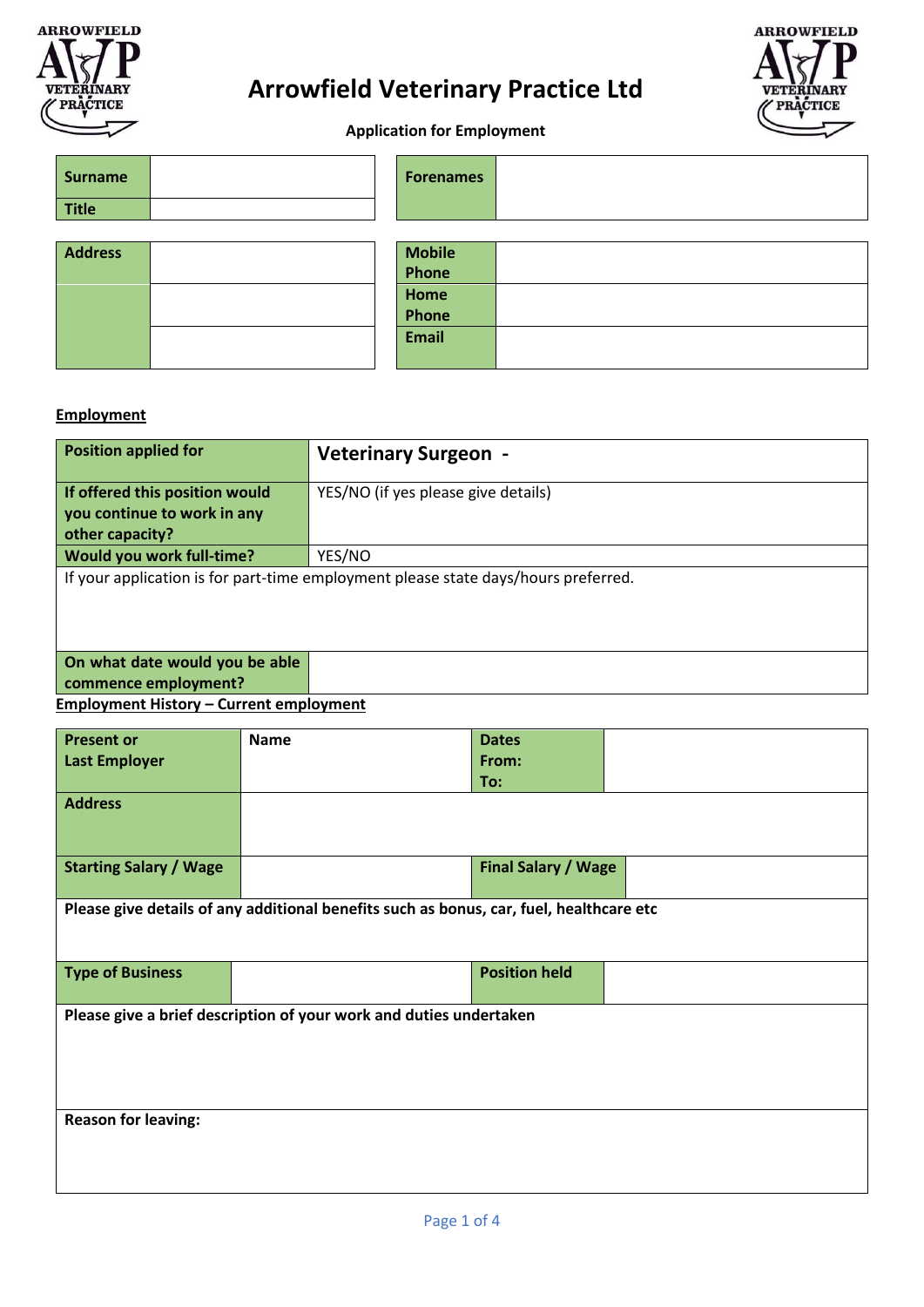## **Previous Employment**

| <b>Dates</b>             |                                        | Employer's | Job title and details of | <b>Final Salary</b> | <b>Reason for leaving</b> |
|--------------------------|----------------------------------------|------------|--------------------------|---------------------|---------------------------|
| <b>From</b><br>(MM/YYYY) | $\underline{\mathbf{To}}$<br>(MM/YYYY) | name       | responsibilities         |                     |                           |
|                          |                                        |            |                          |                     |                           |
|                          |                                        |            |                          |                     |                           |
|                          |                                        |            |                          |                     |                           |
|                          |                                        |            |                          |                     |                           |
|                          |                                        |            |                          |                     |                           |
|                          |                                        |            |                          |                     |                           |
|                          |                                        |            |                          |                     |                           |
|                          |                                        |            |                          |                     |                           |

# **Education and training details**

| <b>Educational Qualifications</b>                        |                                                 |  |                                        |
|----------------------------------------------------------|-------------------------------------------------|--|----------------------------------------|
| Secondary school / further<br>education / HE / Post Grad | <b>Dates</b><br>To (MM/YYYY)<br>From (mm/yyyyy) |  | <b>Examinations gained with grades</b> |
|                                                          |                                                 |  |                                        |
|                                                          |                                                 |  |                                        |
|                                                          |                                                 |  |                                        |
|                                                          |                                                 |  |                                        |
|                                                          |                                                 |  |                                        |
|                                                          |                                                 |  |                                        |
|                                                          |                                                 |  |                                        |
|                                                          |                                                 |  |                                        |
|                                                          |                                                 |  |                                        |

| Please give details of additional qualifications or training (with dates where possible) including membership of |  |
|------------------------------------------------------------------------------------------------------------------|--|
| professional bodies                                                                                              |  |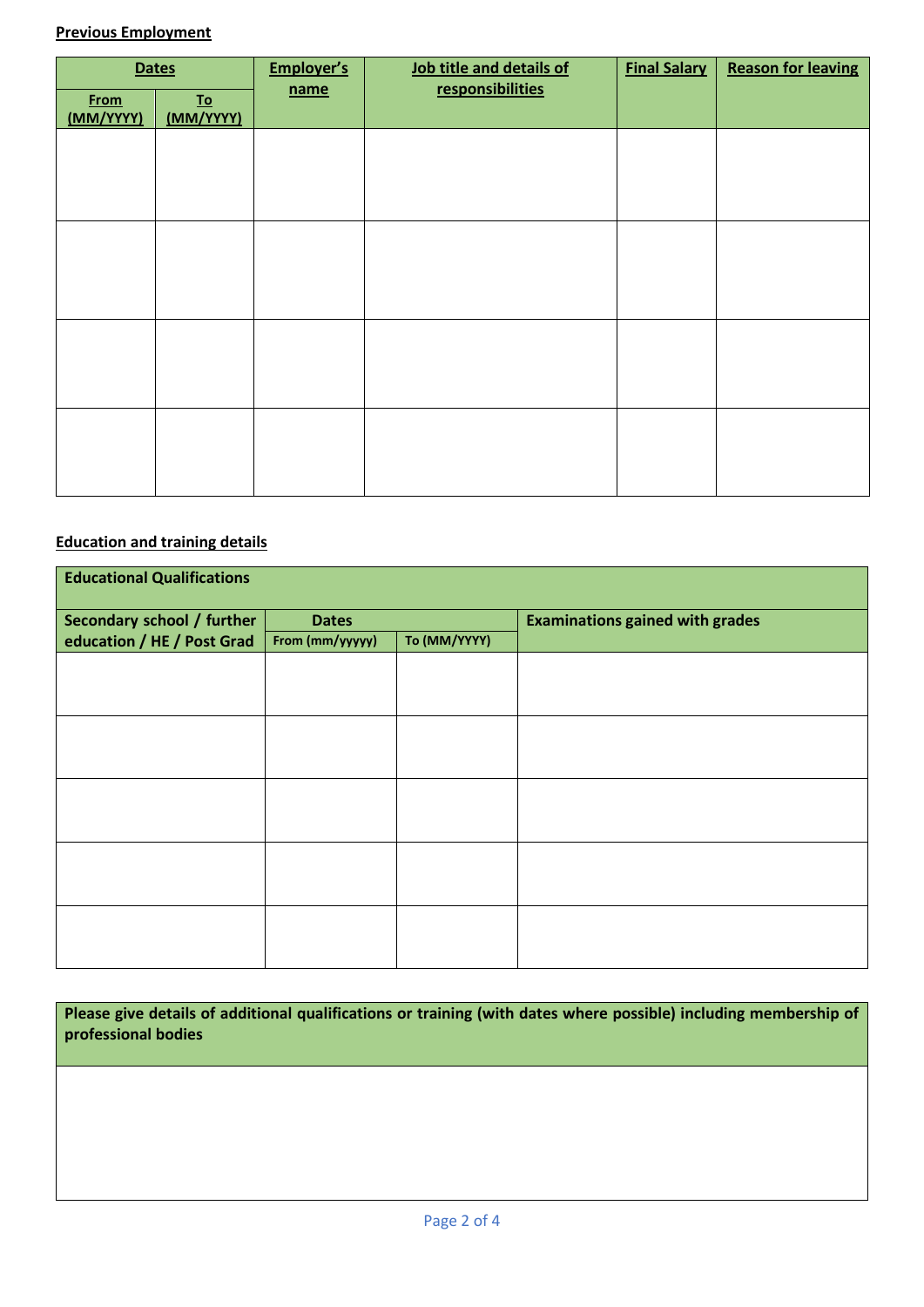#### **References**

| Please give details of two referees (one of whom should be your current/last employer and not a relative). We<br>will assume entries here can be contacted by ourselves. Please let us know if you do not want us to contact your<br>referee without speaking to you first. |  |                   |  |
|-----------------------------------------------------------------------------------------------------------------------------------------------------------------------------------------------------------------------------------------------------------------------------|--|-------------------|--|
| <b>Name</b>                                                                                                                                                                                                                                                                 |  | <b>Name</b>       |  |
| <b>Occupation</b>                                                                                                                                                                                                                                                           |  | <b>Occupation</b> |  |
| <b>Address</b>                                                                                                                                                                                                                                                              |  | <b>Address</b>    |  |
| <b>Tel No:</b>                                                                                                                                                                                                                                                              |  | <b>Tel No:</b>    |  |
| Email:                                                                                                                                                                                                                                                                      |  | Email:            |  |

### **Please outline any activities and interests which you enjoy during your spare time. Also describe any skills and competencies you have gained through paid employment and other work activities and interests which are relevant to your application**

**Please continue on another sheet if required**

**Please give any further information you feel is necessary to support your application including your reasons for applying to Arrowfield Veterinary Practice.**